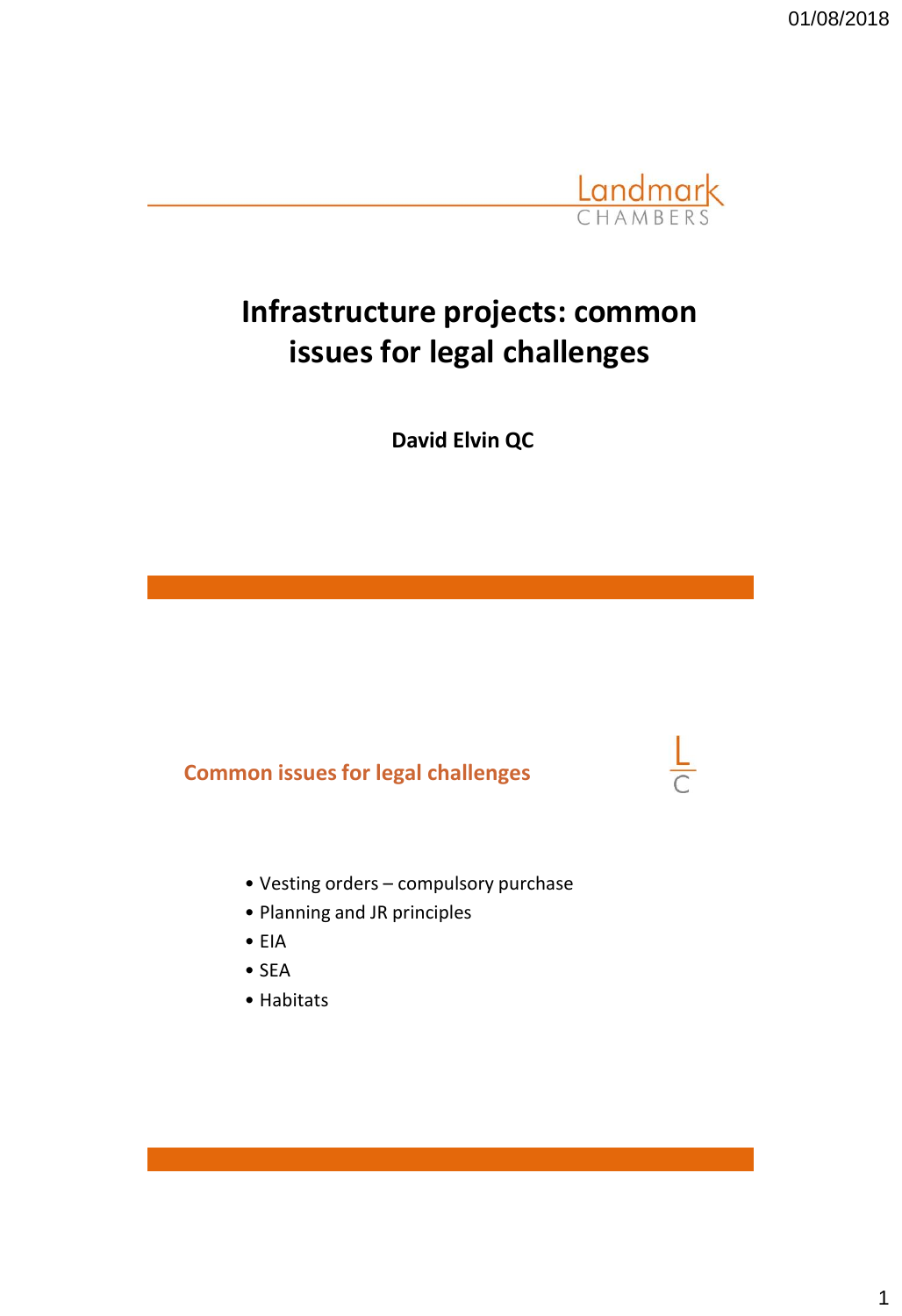#### **Vesting orders - compulsory purchase**



- Often key to delivery of infrastructure and regeneration
- Raises issues of proportionality, constitutionality and human rights given public interference with private rights
- Examples arts. 87 to 93 of Planning (NI) Order 1991; s. 97 & Sched 6 of the Local Government Act (Northern Ireland) 1972; art. 110-113 of Roads (Northern Ireland) Order 1993 (applying Sched 6 of the 1972 Act with modifications)
- Importance of complying with procedure
	- *Cowan v Dept of Economic Development* [2000] NI 122 (failure to consider an inquiry or even to allow further representations)
	- *Re Bowden's Application* [2003] NIQB 78 (failure to use the statutory challenge procedure under Sched 6 LGA 1972 but use of Ord 53/JR instead)
	- *Keys & McGinley v DRD* [2006] NIQB 89 (failure to give notice of intention to vest but would not have made difference to outcome)

### **Vesting orders (2)**

- A1P1 requires the fair balance to be struck to demonstrate that the protection of the individual's right to possessions is outweighed by the public interest in acquisition (*James v. UK* (1986) 8 EHRR 123 at [50]) often expressed in policy & decisions (e.g. the Victoria Square Vesting Order 2003) as showing a "compelling case in the public interest"
- *Chesterfield Properties PLC v. Secretary of State* (1997) 76 P. & C.R. 117
- *Cowan v. Dept of Economic Development* [2000] NI 122 (similar approach taken to ECHR in *Tesco Stores Ltd v. Sec of State* (2000) P & CR 427)
- *R. (Clays Lane Housing Cooperative) v. Housing Corp* [2005] 1 W.L.R. 2229
- *R. (Hall) v. First Secretary of State* [2008] J.P.L. 63 "compelling case" policy test meets ECHR requirements
- *R. (Sainsbury's Supermarkets Ltd) v Wolverhampton CC* [2011] 1 AC 437 the serious invasion of proprietary rights required a strict approach to the application of principles to be adopted and off-site benefits of a proposed development could only be taken into account if they were related to or connected with the development for which the compulsory acquisition was made that was a real rather than a fanciful or remote one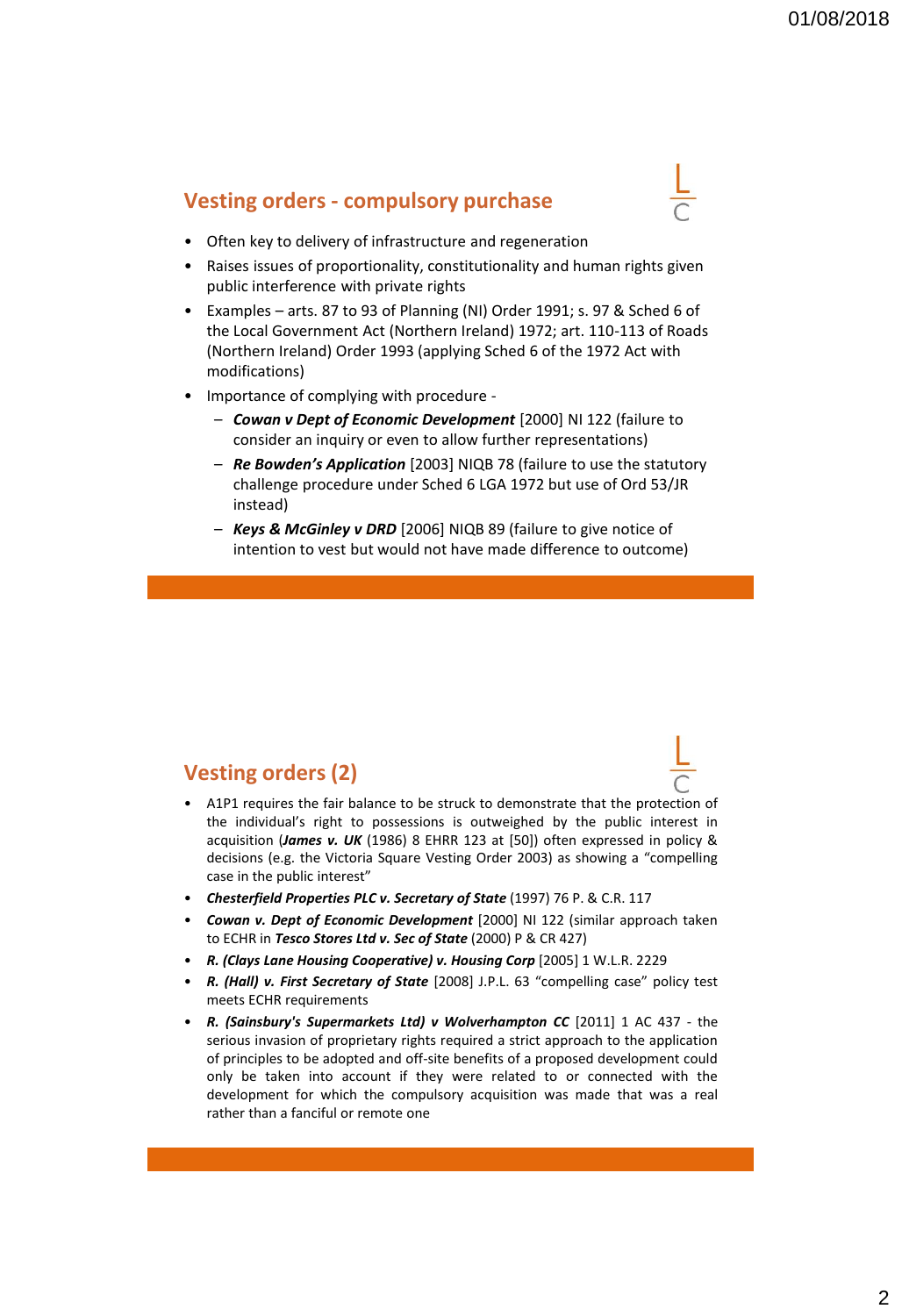### **Vesting orders (3)**

- 
- *Horada v. Secretary of State* [2016] PTSR 1271 a robust approach was taken to requiring reasons to explain why recommendations had not been accepted by the minister, *per* Lord Thomas CJ –
	- "59 In this case, it was particularly important that a proper and easy to understand explanation be given by the Secretary of State for rejecting the inspector's recommendation. The livelihoods of the traders are put at risk by the proposed development. The inspector has given her reasons on a matter of vital concern to the traders in a way that could readily be understood by them. The Secretary of State must explain his decision in the same readily understandable way."
- The courts will not generally require a detailed consideration of each individual interest when considering whether there is a compelling case for acquisition - *Alternative A5 Alliance's Application* [2013] NIQB 30 at [180]—[183]

#### **Planning and judicial review (1)**

- Planning aspects of project decisions subject to the usual grounds of JR challenges. See e.g. Girvan J. in *Bow Street Mall Ltd's Application* [2006] NIQB 28 at [43] and Treacy J. in *Newry Chamber of Commerce & Trade's Application* [2015] NIQB 65 at [44]. Recent formulation at appellate level by Lindblom LJ in *St Modwen Developments Ltd v Secretary of State* [2017] EWCA Civ 1643 at [6]
- Other issues e.g. fairness, including apparent bias *Alternative A5 Alliance's Application* [2013] NIQB 30 applying e.g. *Porter v Magill* [2002] 2 AC 357 *R v Jones* [2010] NICC 39, *Belfast International Airport's Application* [2011] NIQB 34.
- On the duty to give reasons in planning decisions see the Supreme Court in *Dover DC v CPRE* [2018] 1 WLR 108 both in EIA cases and generally. The extent of the duty to give reasons in planning cases beyond any statutory requirements was recognised obiter by Lord Carnwath especially where the decision maker failed to explain why it did not follow the recommendations made to it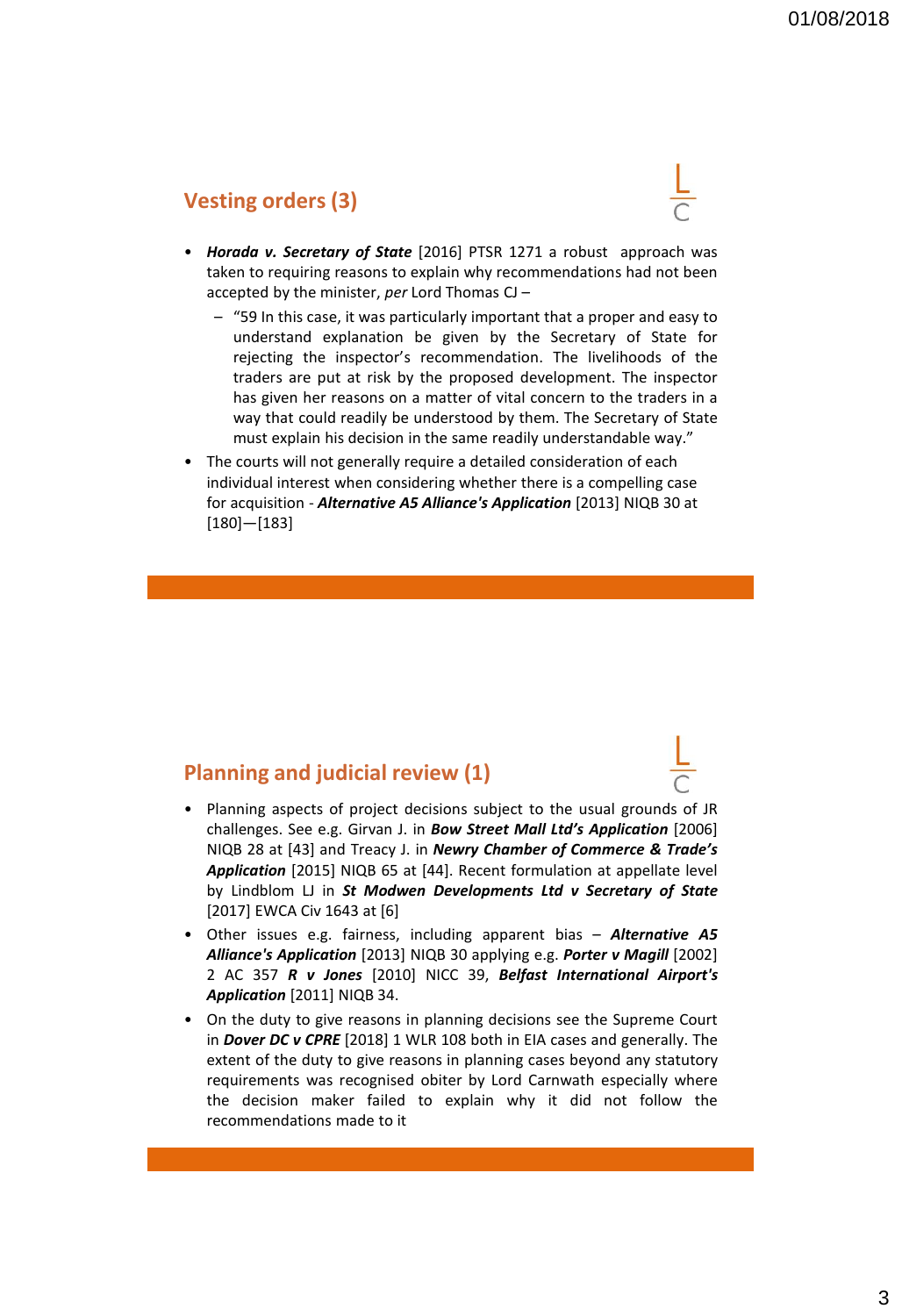#### **Planning and judicial review (2)**



- Attempts by courts to discourage inappropriate challenges based on the construction of policy following *Tesco v Dundee CC* [2012] PTSR 983
	- NB Lord Reed in *Tesco* at [18] and [19] distinguished between interpretation (law) and application (planning judgment) of policy and noted that plan policy was "not analogous in its nature or its purpose to a statute or a contract" and was often framed in broad terms or used language that required the exercise of judgment by the decision-maker
	- *Hopkins Homes Ltd v Secretary of State* [2017] 1 WLR 1865 Lord Carnwath at [22]-[26] – "24 In the first place, it is important that the role of the court is not overstated. Lord Reed JSC's application of the principles in the particular case (para 18) needs to be read in the context of the relatively specific policy there under consideration. … As he recognised (para 19), some policies in the development plan may be expressed in much broader terms, and may not require, nor lend themselves to, the same level of legal analysis. 25 It must be remembered that, whether in a development plan or in a non-statutory statement … these are statements of policy, not statutory texts, and must be read in that light. Even where there are disputes over interpretation, they may well not be determinative of the outcome."

#### **Planning and judicial review (3)**



- In *Hopkins Homes* Lord Carnwath issued a warning at [26] to those bringing challenges based on policy:
	- "26 Recourse to the courts may sometimes be needed to resolve distinct issues of law, or to ensure consistency of interpretation in relation to specific policies, as in the *Tesco* case. … However, the judges are entitled to look to applicants, seeking to rely on matters of planning policy in applications to quash planning decisions (at local or appellate level), to distinguish clearly between issues of interpretation of policy, appropriate for judicial analysis, and issues of judgment in the application of that policy; and not to elide the two."
- Lord Gill, agreeing, at [72]-[74] reinforced Lord Reed's prescription and stated that the same approach applies to non-statutory policy or guidance as to development plan policy –
	- "I consider that it is the proper role of the courts to interpret a policy where the meaning of it is contested, while that of the planning authority is to apply the policy to the facts of the individual case."
- Litigants have been slow to respond, it seems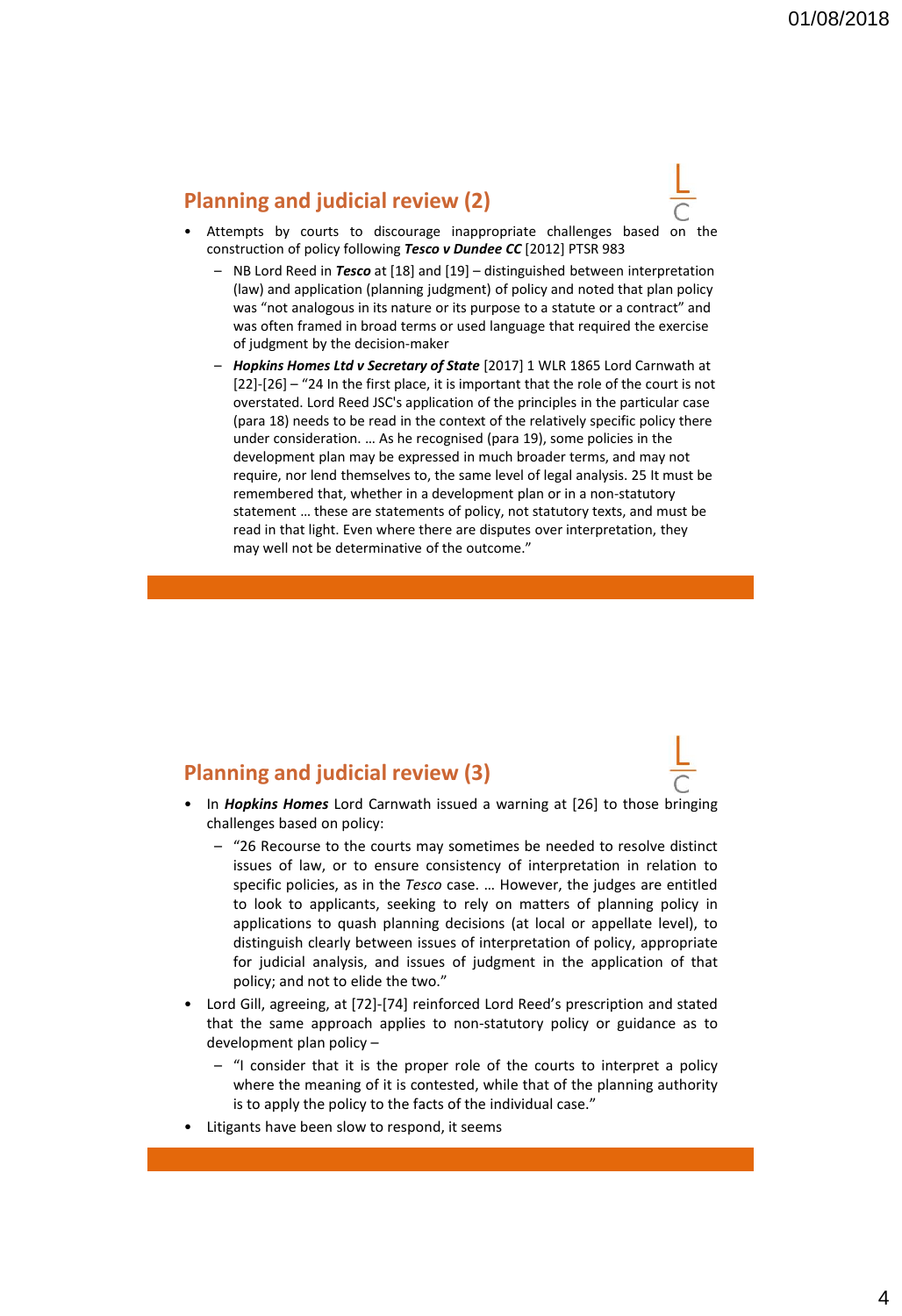#### **Planning and judicial review (4)**



- Rejection of over complication by Court of Appeal in *East Staffordshire BC v Secretary of State* [2018] PTSR 88 per Lindblom LJ:
	- "50 I would, however, stress the need for the court to adopt, if it can, a simple approach in cases such as this. Excessive legalism has no place in the planning system, or in proceedings before the Planning Court, or in subsequent appeals to this court. **The court should always resist over complication of concepts that are basically simple. Planning decision-making is far from being a mechanical, or quasi-mathematical activity. It is essentially a flexible process, not rigid or formulaic.** It involves, largely, an exercise of planning judgment, in which the decision-maker must understand relevant national and local policy correctly and apply it lawfully to the particular facts and circumstances of the case in hand, in accordance with the requirements of the statutory scheme. The duties imposed by [the legislation] leave with the decision-maker a wide discretion. **The making of a planning decision is, therefore, quite different from the adjudication by a court on an issue of law** ... I would endorse, and emphasise, the observations to the same effect made by Holgate J in the *Trustees of the Barker Mill Estates case* [2017] PTSR 408 , paras 140–143."

#### **Environmental impact assessment (1)**

- The Planning (Environmental Impact Assessment) Regulations (Northern Ireland) 2017 (in force from 16.5.17 reg. 1) transposes Directive 2011/92/EU as amended by Council Directive 2014/52/EU.
- Other provisions amended to implement the 2014 directive e.g. art 67 of the Roads Order 1993 by the Roads (Environmental Impact Assessment) Regulations (Northern Ireland) 2017.
- However, the Offshore Electricity Development (Environmental Impact Assessment) (Revocation) Regulations (Northern Ireland) 2018 revoked the Offshore Electricity Development EIA Regs 2008 on the basis that EIA is implemented in relation to relevant consents, insofar as they relate to offshore developments, by the Marine Works (Environmental Impact Assessment) Regulations 2007, as amended by the Marine Works (Environmental Impact Assessment) (amendment) Regulations 2011 which extended the regulated activity covered by those Regulations to include activities requiring the relevant consents in question.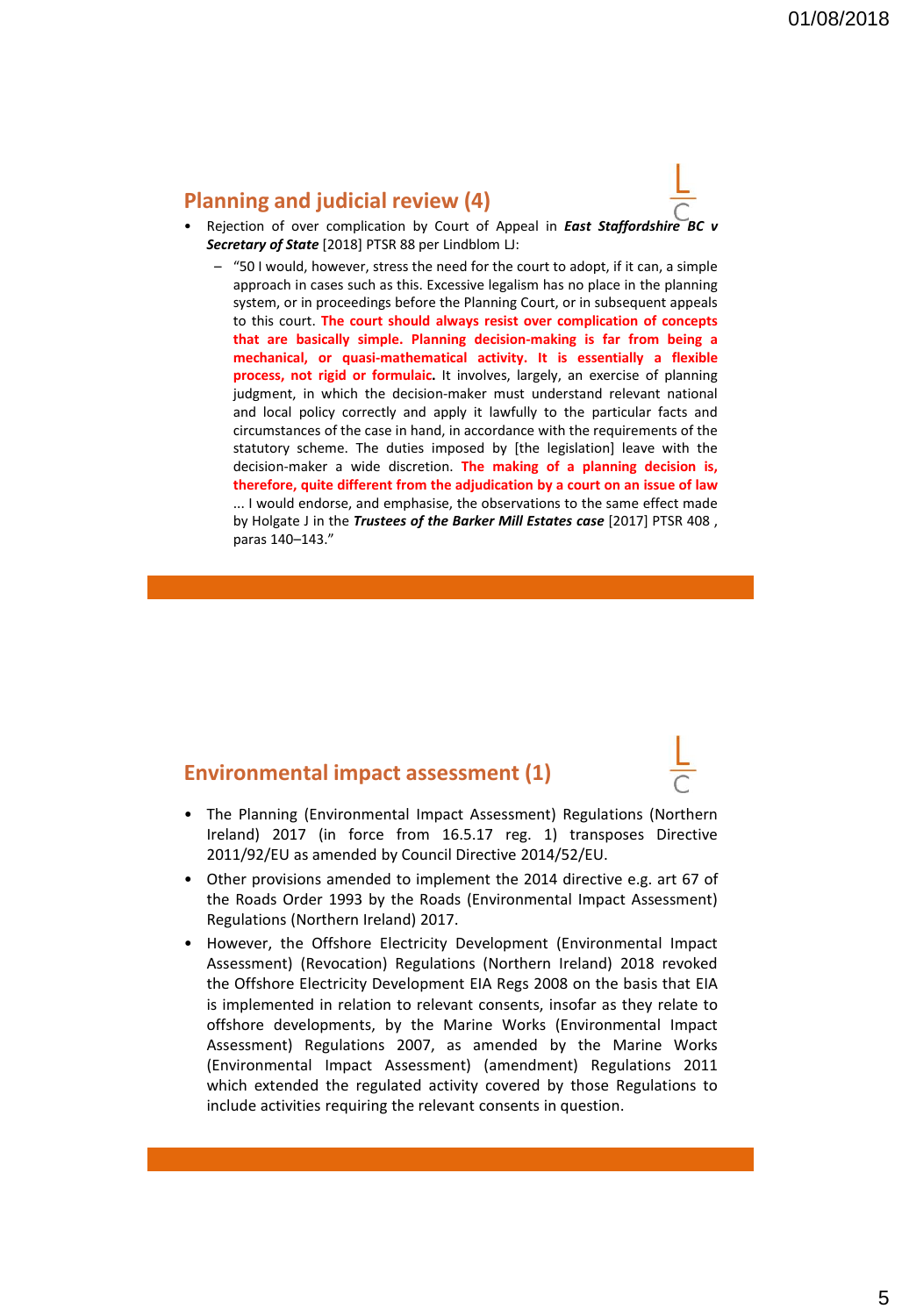## **Environmental impact assessment (2)**

- Transitional provisions in reg. 48 continue to apply the revoked 2015 EIA Regulations where an ES was submitted, or screening opinion or direction made or sought prior to 16.5.17
- EIA is the totality of the process undertaken including the responses of consultees and the public to the ES (reg. 5(1) makes this explicit)
- Screening and scoping reg. 8
- Duties on public bodies to facilitate preparation of ES regs. 9 and 10
- Publicity and consultation critical part of EIA regs. 18-20
- Duty to inform consultees and the public of decisions reg 27
- Transboundary effects regs. 29-30 see *Alternative A5 Alliance* at [70]-[74]
- Provisions for EIA where unauthorised development and deemed applications with s. 145(5) of the 2011 Act Part 9 regs. 31-40 (reg. 29 list of unauthorised development expanded to include a wider range of "enforcement functions")

#### **Environmental impact assessment (3)**



- Sched 4 requirements of ES modified e.g. alternatives
	- "2. A description of **the reasonable alternatives** (for example in terms of development design, technology, location, size and scale) **studied by the applicant or appellant**, which are relevant to the proposed development and its specific characteristics, and an indication of the main reasons for selecting the chosen option, including a comparison of the environmental effects."
- Note that the EIA requirements of the arts. 67-67C of the Roads Order 1993 remain, even as amended in 2017, in different form to those in the EIA Regs. 2017 and continue to operate by referring to requirements in the EIA Directive (as amended in 2014) rather than adopting the approach of transposition in the planning context. This seems to be a common characteristic of roads assessments - compare the similar provisions of ss. 105ZA-105D of the Highways Act 1980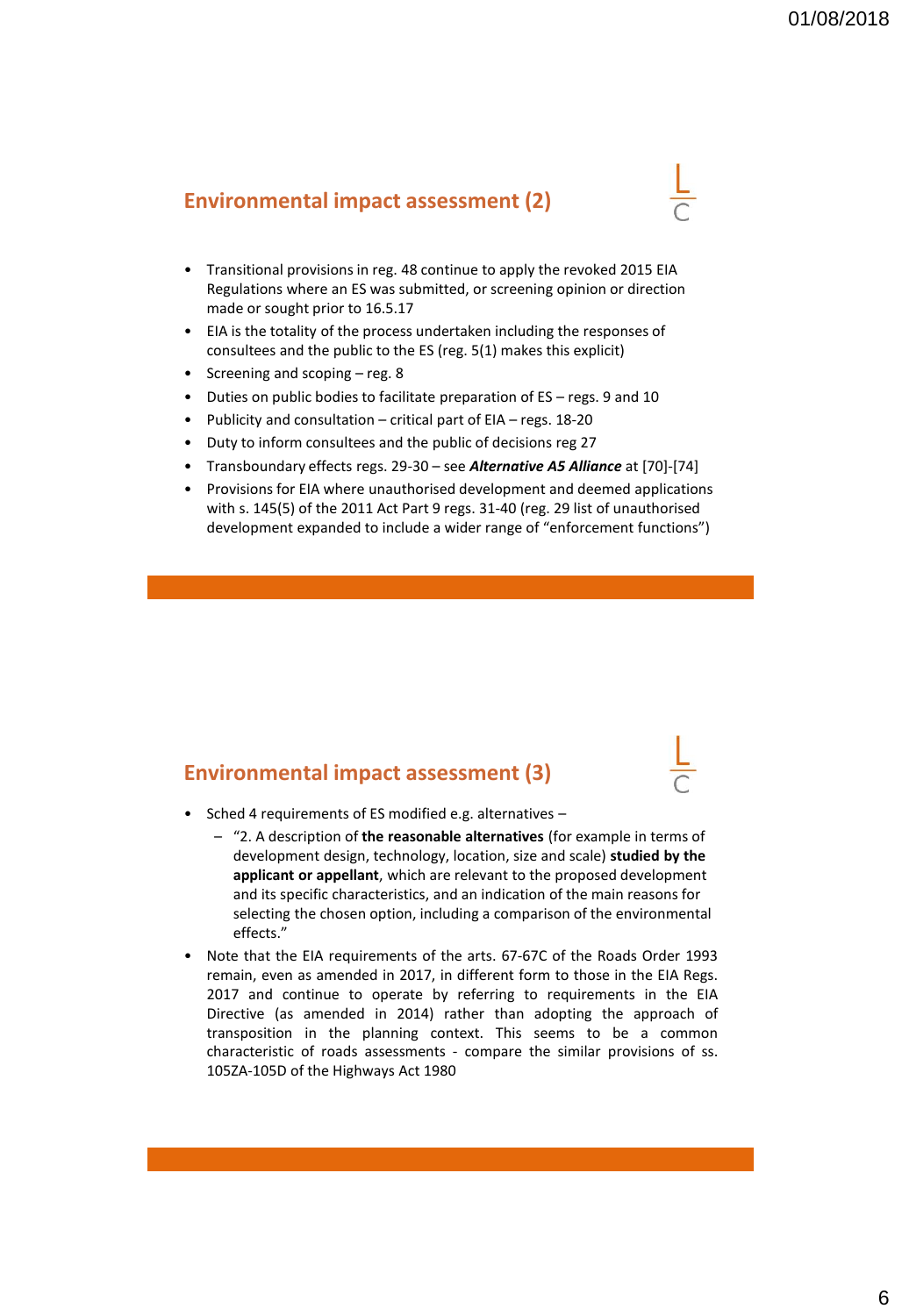#### **Environmental impact assessment (4)**

- 
- Adequacy of ES. Treacy J. in *Newry Chamber of Commerce's Application* [2015] NIQB 65 at [75]
	- "Compliance with EIA requirements does not require perfection: see *R (Blewett) v Derbyshire County Council* [2004] Env LR 29 at [32]-[42]."
- In addition to Sullivan J's important judgment in *Blewett* see Lord Hoffman in *R. (Edwards) v. Environment Agency* at [38] and [61] endorsing Sullivan J in *Blewett* & *R (Jones) v Mansfield DC* [2004] Env LR 391
- Distinction between issue of whether ought to be EIA at all and what the scope of the EIA should be - *Bowen-West v. Sec of State* [2012] Env. L.R. 22, at [32]-[33]

#### **Environmental impact assessment (5)**

- Discretion where failures to meet EIA requirements:
	- *Berkeley v Secretary of State* [2001] 2 AC 603 not authority for the fact that discretion may be not be applied. See Lord Hoffman in *Edwards* at [62]-[64] – *Berkeley* to be read in context of a failure to comply with the EIAD at all.
	- *Walton v. Scottish Ministers* [2013] PTSR 51 at [131]-[140]
		- "139. Where the court is satisfied that the applicant has been able in practice to enjoy the rights conferred by the European legislation, and where a procedural challenge would fail under domestic law because the breach has caused no substantial prejudice, I see nothing in principle or authority to require the courts to adopt a different approach merely because the procedural requirement arises from a European rather than a domestic source."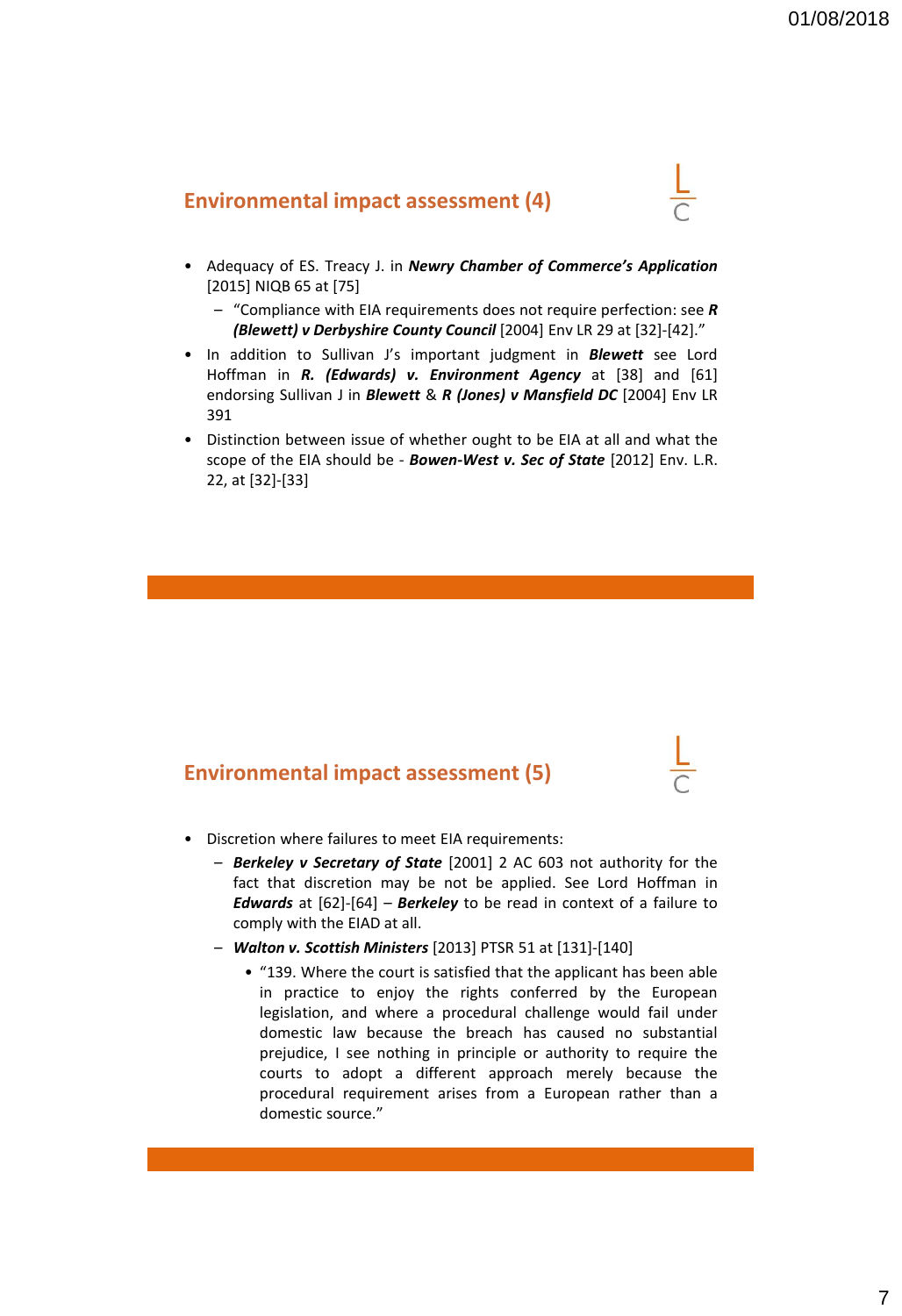### **Environmental impact assessment (6)**



- Lord Carnwath in *Champion* at [55]-[62] considered *Gemeinde Altrip v. Land Rheinland-Pfalz* (Case C-72/12) [2014] PTSR 311 at [49-[54] which recognised some degree of flexibility for the national courts to consider whether rights had been impaired, found it consistent with *Walton*, and held:
	- "58. …. It leaves it open to the court to take the view, by relying "on the evidence provided by the developer or the competent authorities and, more generally, on the case file documents submitted to that court" that the contested decision "would not have been different without the procedural defect invoked by that applicant". In making that assessment it should take account of "the seriousness of the defect invoked" and the extent to which it has deprived the public concerned of the guarantees designed to allow access to information and participation in decision-making in accordance with the objectives of the EIA Directive."
	- "62 … Although the proposal should have been subject to assessment under the EIA Regulations , that failure did not in the event prevent the fullest possible investigation of the proposal and the involvement of the public. There is no reason to think that a different process would have resulted in a different decision"

#### **Environmental impact assessment (7)**



- Examples of refusals to quash
	- *West Kensington Estate Tenants & Residents Association v. Hammersmith & Fulham LBC* [2013] EWHC 2834 (Admin) Lindblom J. refused to quash for a strict failure to comply strictly with SEA requirements (production of a statement of compliance with SEA process) since the technical error could be readily corrected by a direction (paras. [203]-[209])
	- R*. (Devon Wildlife Trust) v. Teignbridge DC* [2015] EWHC 2159 (Admin) Hickinbottom J. refused to quash for failure to screen or undertake EIA because the authority had decided that the relevant information would have to be provided pursuant to the appropriate assessment to be undertaken under the Habitats regime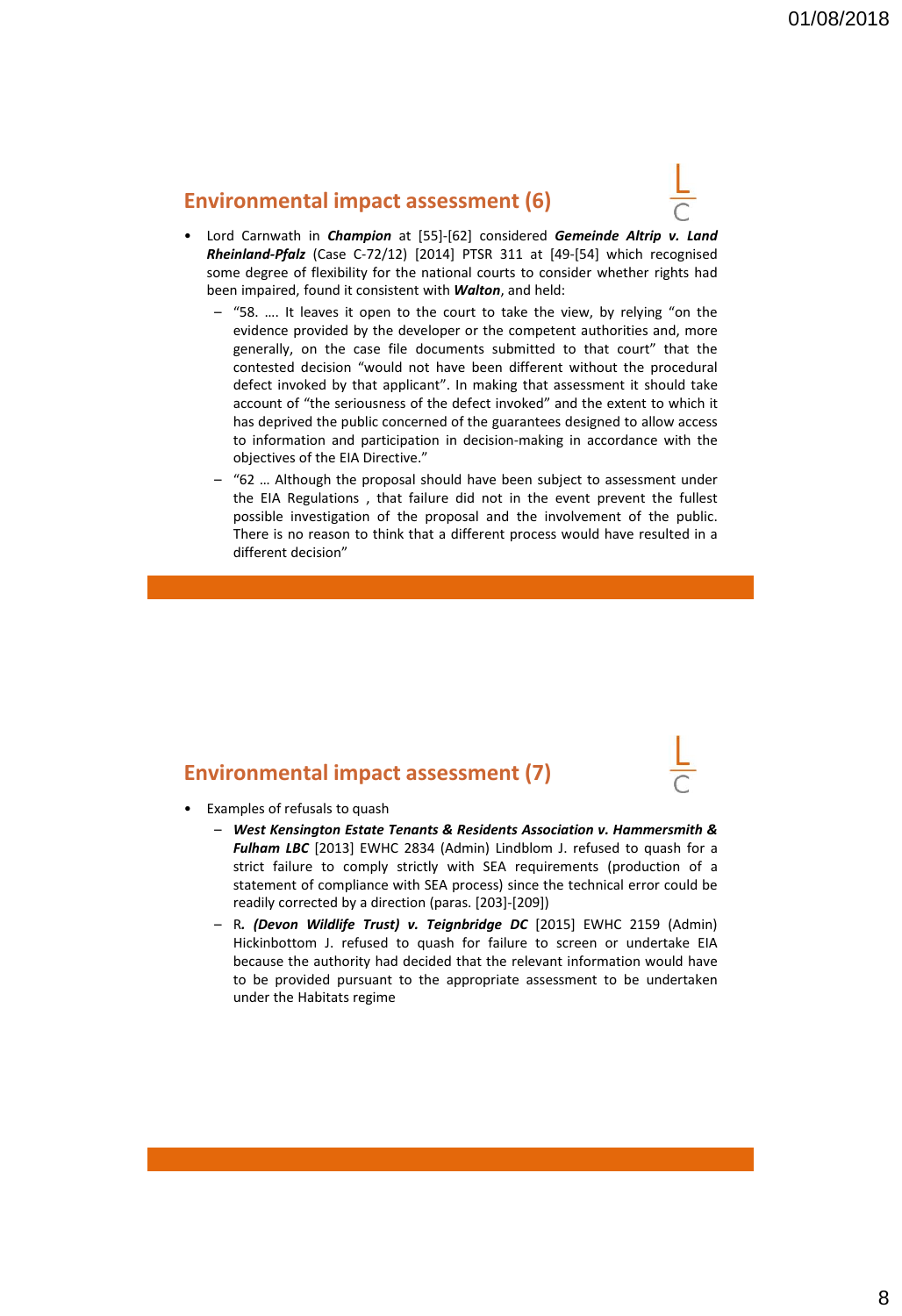## **SEA (1)**

- Scope only to plans and programmes so in many infrastructure cases unlikely to be directly relevant to project authorisation. However, the policy basis of the project, if it has been publicly announced, may engage the SEAD even if it is not produced under a legal requirement if it sets the framework for future development
- *Re Seaport Investments Ltd* [2008] Env. L.R. 23 and [2012] Env. L.R. 21 (CJEU)
- *Central Craigavon Ltd v DOENI* [2011] NICA 17R must be there must be an obligation or duty on the authority to produce the plan or programme.
- *Alternative A5 Alliance* Stephens J. applied wider approach *Inter-Environment Brussels ASBL v Région de Bruxelles-Capitale* (C-567/10) [2012] 2 CMLR 909 (doubted by the Supreme Court in HS2) – to Northern Ireland Programme for Government 2008–2011 (AB/5/2325), the Investment Strategy for Northern Ireland 2008/2018 (AB/5/2360) and the Department for Regional Development Investment Delivery Plan for Roads 2008 (AB/5/2337).

#### **SEA (2)**

- *R (Buckinghamshire CC) v. Sec of State* [2014] 1 W.L.R. 324 the Government White Paper on HS2 did not engage the SEAD since it did not set the framework for the legislation which requires the decision maker to be legally constrained in making project decisions and Parliament was not so constrained. It was merely a proposal. Lord Neuberger (and the SC) at [175]-[189] doubted the *Inter– Environment Bruxelles* judgment and preferred the approach of AG Kokott
- Same approach to validity and adequacy as in EIA cases. Note if flaws are detected at a late stage in the assessment process, it may be possible to remedy them without invalidating the exercise and the subsequent decision to permit: *Cogent Land LLP v. Rochford DC* [2013] 1 P. & C.R. 2 approved in *No Adastral New Town Ltd v. Suffolk Coastal DC* [2015] Env. L.R. 28 at [48]-[60].
- The issue of reasonable alternatives has been a frequent source of failure  $-$  see e.g. *Save Historic Newmarket Ltd v Forest Heath DC* [2011] JPL 1233 and *Ashdown Forest Economic Development LLP v Sec of State* [2016] P.T.S.R. 78
- See also *Heard v. Broadland District Council* [2012] Env LR 23 on the breadth of judgment of the decision-maker
- Safeguarding directions are not subject to SEA *R. (HS2 Action Alliance Ltd) v Secretary of State* [2015] P.T.S.R. 1025 (see s. 56(1) of the 2011 Act)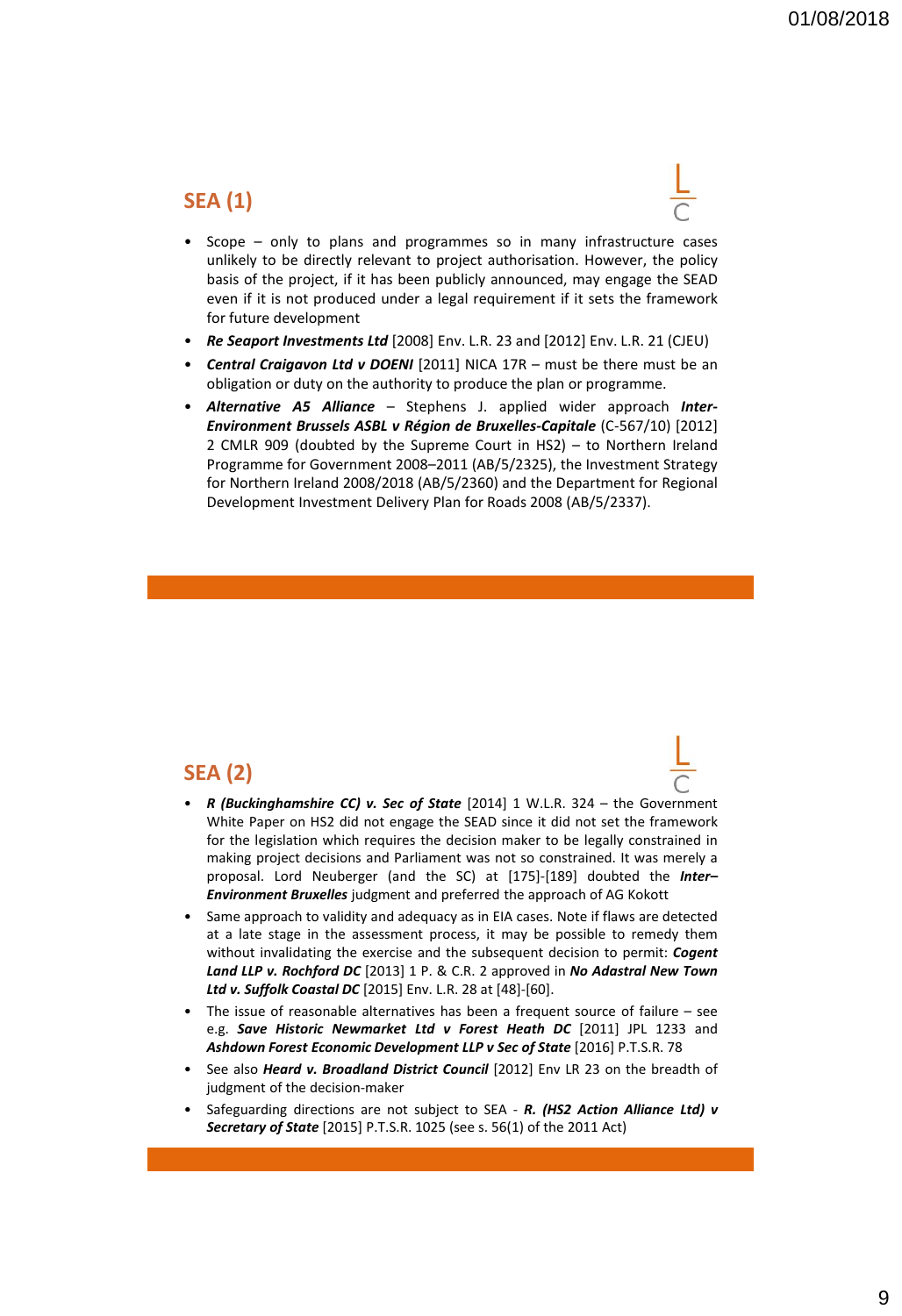# **Habitats (1)**

- Habitats Directive (Directive 92/43/EEC) art. 6(3), (4) and Conservation (Natural Habitats, etc.) Regulations (Northern Ireland) 1995 regs. 43-48, 49 (planning) and 62 (road construction).
- Critical provisions since, unlike EIA and SEA, application of HD and HR can lead to refusal or permission or other required consent. They are also approached on a precautionary basis so the reasonable elimination of risk remains critical.
- *Landelijke Vereniging tot Behoud van de Waddenzee v Staatssecretaris Van Landbouw, Natuurbeheer en Visserij* (C-127/02) [2005] Env. L.R. 14
- *R (Boggis) v Natural England* [2010] PTSR 725
- *Sandale Developments* [2010] NIQB 43
- *Sweetman v An Bord Pleanala* (C-258/11) [2014] PTSR 1092
- *Briels v Minister van Infrastructuur en Milieu* (C-521/12) [2014] PTSR 1120
- *Newry Chamber of Commerce's Application* [2015] NIQB 65
- *R (Champion) v North Norfolk DC* [2015] 1 WLR 3710

### **Habitats (2)**

- Two stage approach
	- Screening as to whether there is likely to be a significant effect -;
	- If not screened out, appropriate assessment (AA) to determine whether there will be an adverse effect on the integrity of the European Site. Consent can only be granted if there is no such adverse effect.
- Screening threshold low required if there is simply a risk of adverse effects. The "should we bother to check" test (see AG Sharpston at [50] in *Sweetman*).
- Consultation not required but good practice (also assists in identifying issues)
- Also important with a large project to ensure that assessments are kept up to date since otherwise the final decision may be susceptible to review as occurred in *Alternative A5 Alliance's Application* [2013] NIQB 30. Treacy J. in *Newry Chamber of Commerce's Application* [2015] NIQB 65 mere fact the assessment is of some age may not invalidate it, provided data remains sound for assessment purposes. Underlines need for expert review as data/surveys age. See also Morgan LCJ in *Re Murphy's Application* [2017] NICA 51 at [25]-[26] – "no time constraint on the duration of an appropriate assessment and in the case of major infrastructural projects there is often a likelihood of some time lag between authorization and implementation of the project"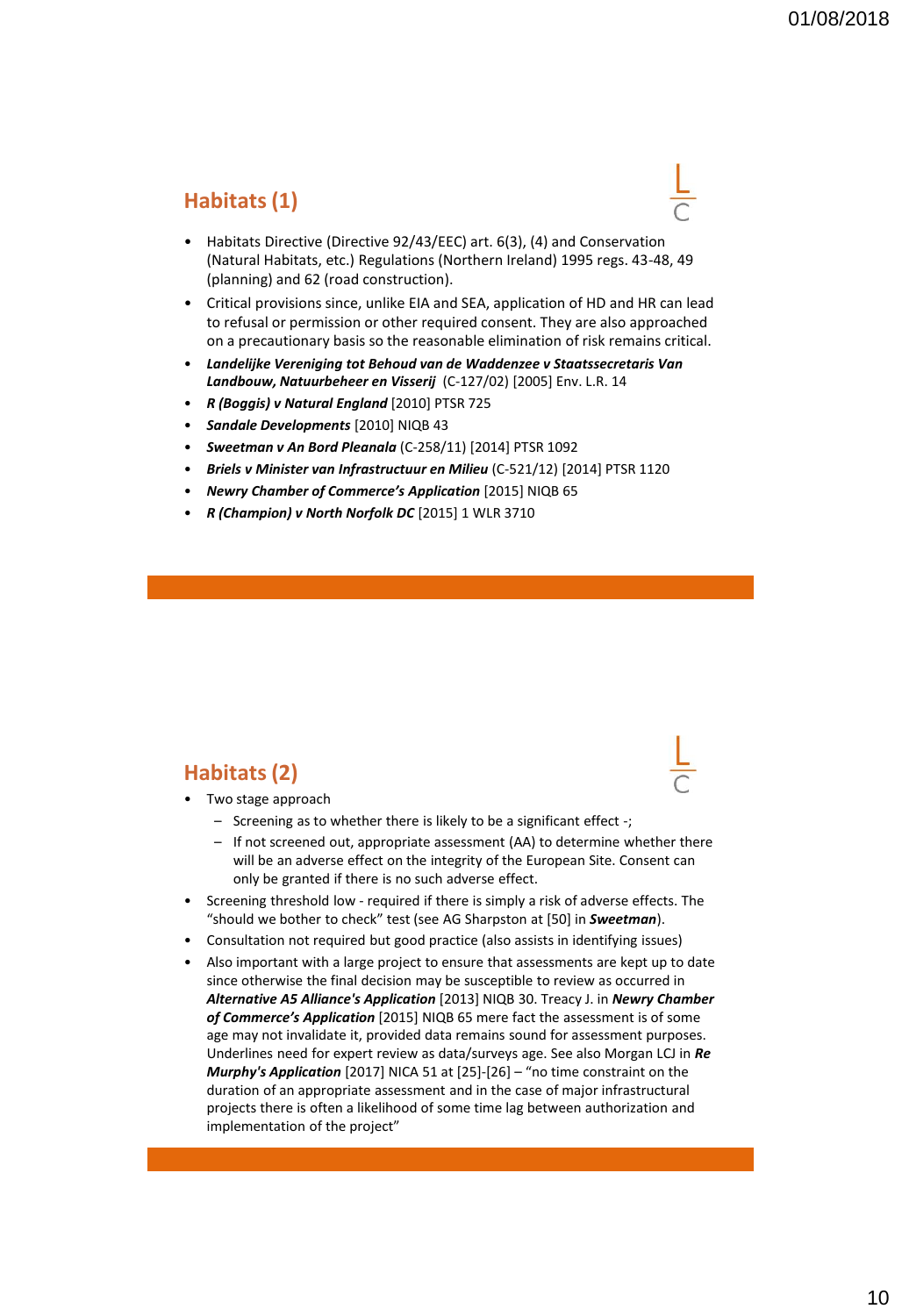## **Habitats (2A)**

- *Re Friends of the Earth Application* [2018] Env LR 7 CA quashed minister's decision not to issue stop notice against Lough Neagh sand traders for dredging because the minister failed to take into account that the precautionary approach required him to consider the lack of evidence of no harm, rather than simply the absence of evidence of harm (Weatherup LJ)
- *R (Mynnyd y Gwynt Ltd) v. Sec of State* [2018] EWCA Civ 231 decision-maker entitled to conclude that evidence reasonably required to determine an AA and conclude there was not adverse effect from a windfarm (in terms of risk to red kite colliding with rotor blades) had not been provided by the applicant for a development consent order. Sec of State entitled to conclude that he was not convinced the the windfarm would not have an adverse effect on integrity of SPA (Peter Jackson LJ)

## **Habitats (3)**

- *Newry Chamber of Commerce's Application* [2015] NIQB 65 Treacy J rejected an attack on a screening assessment by the production of ex post facto expert evidence before the Court (citing Sullivan J. in *R (Boggis) v Natural England* [2010] PTSR 725 at [37]):
	- "[64] I am in agreement with the Respondent that these are matters of expert judgment which cannot legitimately be condemned as unreasonable. Furthermore, this is not a matter for an impermissible merits debate before this court.… The NIEA, the Rivers Agency, and the Loughs Agency were all consulted on the planning application. Each confirmed that they had no objection to the development. The Respondent was entitled to give considerable weight to the non objections of these statutory bodies … "
	- "[66] At no stage prior to the Permission did the applicant put forward "credible evidence that there was a real, rather than a hypothetical, risk which should have been considered"."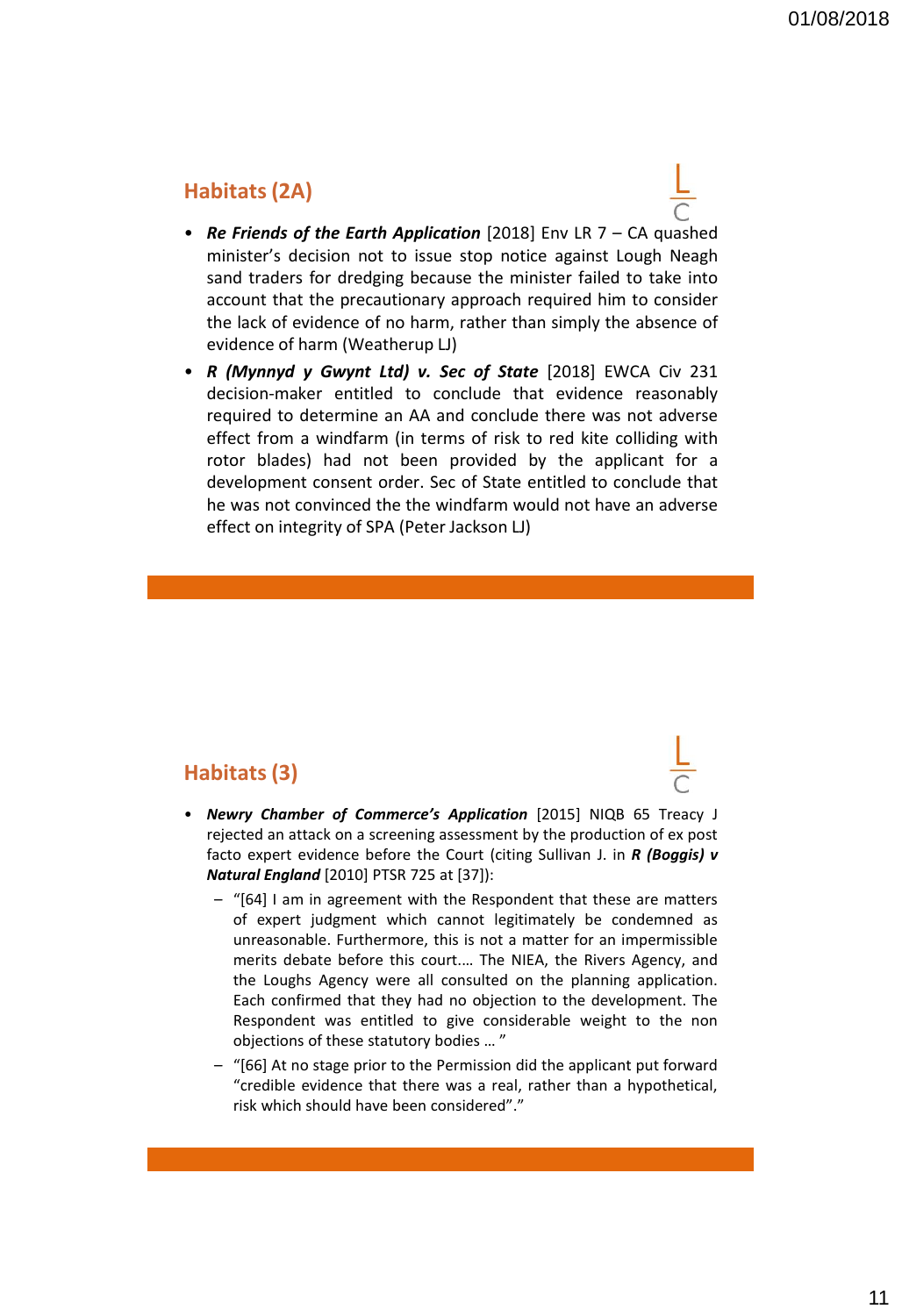## **Habitats (4)**

- Importance at AA stage of being able to resolve all potential issues ("no reasonable scientific doubt") otherwise derogation procedure applies. Exceptional and difficult to meet – requirements to demonstrate no alternatives, IROPI and the provision of compensatory habitat "to ensure that the overall coherence of Natura 2000 is protected."
- Requirements for an appropriate assessment? High standard required but no prescribed form -
	- *Sweetman* at [44]
	- *Champion* at [34]-[42] (reviewing CJEU authorities) "41 … Appropriate" is not a technical term. It indicates no more than that the assessment should be appropriate to the task in hand: that task being to satisfy the responsible authority that the project "will not adversely affect the integrity of the site concerned" taking account of the matters set in the article. "
	- **Briels** "27 The assessment carried out under article 6(3) of the Habitats Directive cannot have lacunae and must contain complete, precise and definitive findings and conclusions capable of removing all reasonable scientific doubt as to the effects of the works proposed on the protected site concerned: see Sweetman's case, para 44."

### **Habitats (5)**



- Important question whether offsetting measures be built into the project to prevent an adverse effect arising and so remove the risk and allowing the requirement for an AA.
- Accepted in the domestic courts at least so far as mitigation measures to prevent adverse effects from arising in the first place – see *No Adastral New Town Ltd v Suffolk Coastal DC* [2015] Env. L.R. 28 approved in *Champion*. Also *Smyth v Secretary of State* [2015] PTSR 1417 and *Re Murphy's Application* [2017] NICA 51. The question is whether there was sufficient information to enable the decisionmaker to be duly satisfied that the proposed mitigation could be achieved in practice to prevent likely significant effects from arising.
- However, note the CJEU's concerns in *Briels v Minister van Infrastructuur en Milieu* (C-521/12) [2014] PTSR 1120 and *Orleans v Vlaams Gewest* (C-387/15) [2017] Env. L.R. 12 where there is destruction of habitat
- Where compensatory measure are proposed in order to offset the permanent destruction of a Natura 2000 Site, these cannot be measures mitigating or offsetting any potential adverse effects and can only be considered by application the derogation provisions, if they apply.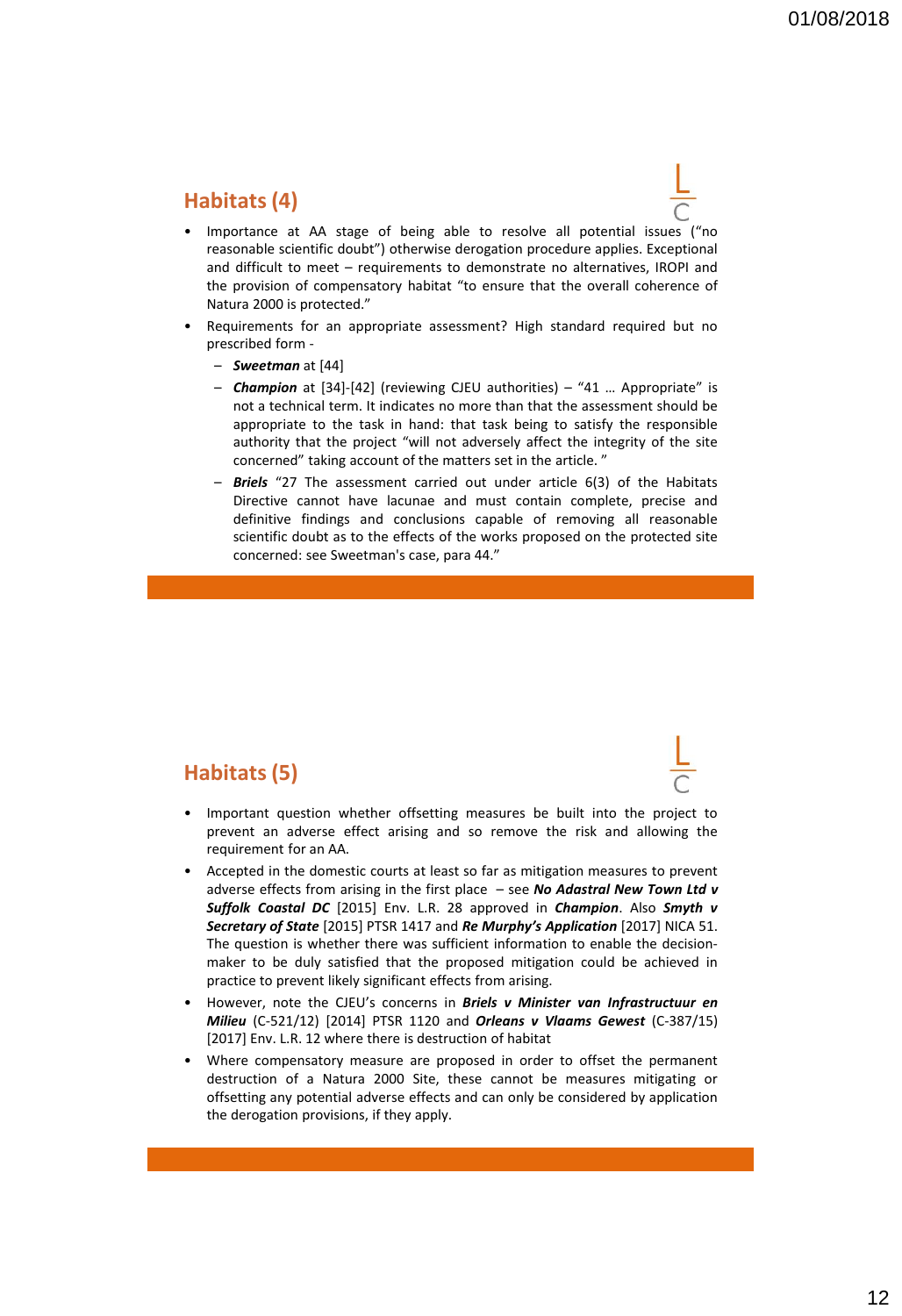### **Habitats (6)**

- *Briels* (road project with permanent loss of protected meadow habitat)
	- "21 ... in order for the integrity of a site as a natural habitat not to be adversely affected for the purposes of the second sentence of article 6(3) of the Habitats Directive the site needs to be preserved at a favourable conservation status; **this entails the lasting preservation** of the constitutive characteristics of the site concerned that are connected to the presence of a natural habitat type whose preservation was the objective justifying the designation of that site in the list of SCIs, in accordance with the Directive: Sweetman's case, para 39."
	- 28 …. article 6(3) … requires the competent national authority to assess the implications of the project for the Natura 2000 site concerned … taking into account **the protective measures forming part of that project** aimed at avoiding or reducing any direct adverse effects for the site, in order to ensure that it does not adversely affect the integrity of the site.
	- 29 However, protective measures provided for in a project which are aimed at compensating for the negative effects of the project on a Natura 2000 site cannot be taken into account in the assessment of the implications of the project provided for in article 6(3) ."

#### **Habitats**

- *Orleans v Vlaams Gewest* measures contained in a plan or project not directly connected/necessary to the management of a European site providing, prior to the occurrence of adverse effects on the habitat, for the future creation of an area of that type, but where completion of the measures will take place *following* the assessment of the significance of any adverse effects on integrity, may not be taken into consideration in that assessment
- Also a preventive measure complies with art.6(2) only if it is guaranteed that it will not cause any disturbance likely significantly to affect the objectives of that directive, particularly its conservation objectives )[39]- [40])
- However, if the likely effects do not involve a loss of habitat then the project may incorporate offsetting measures which obviate the need for an AA. See *Re Murphy's Application* [2017] NICA 51 -